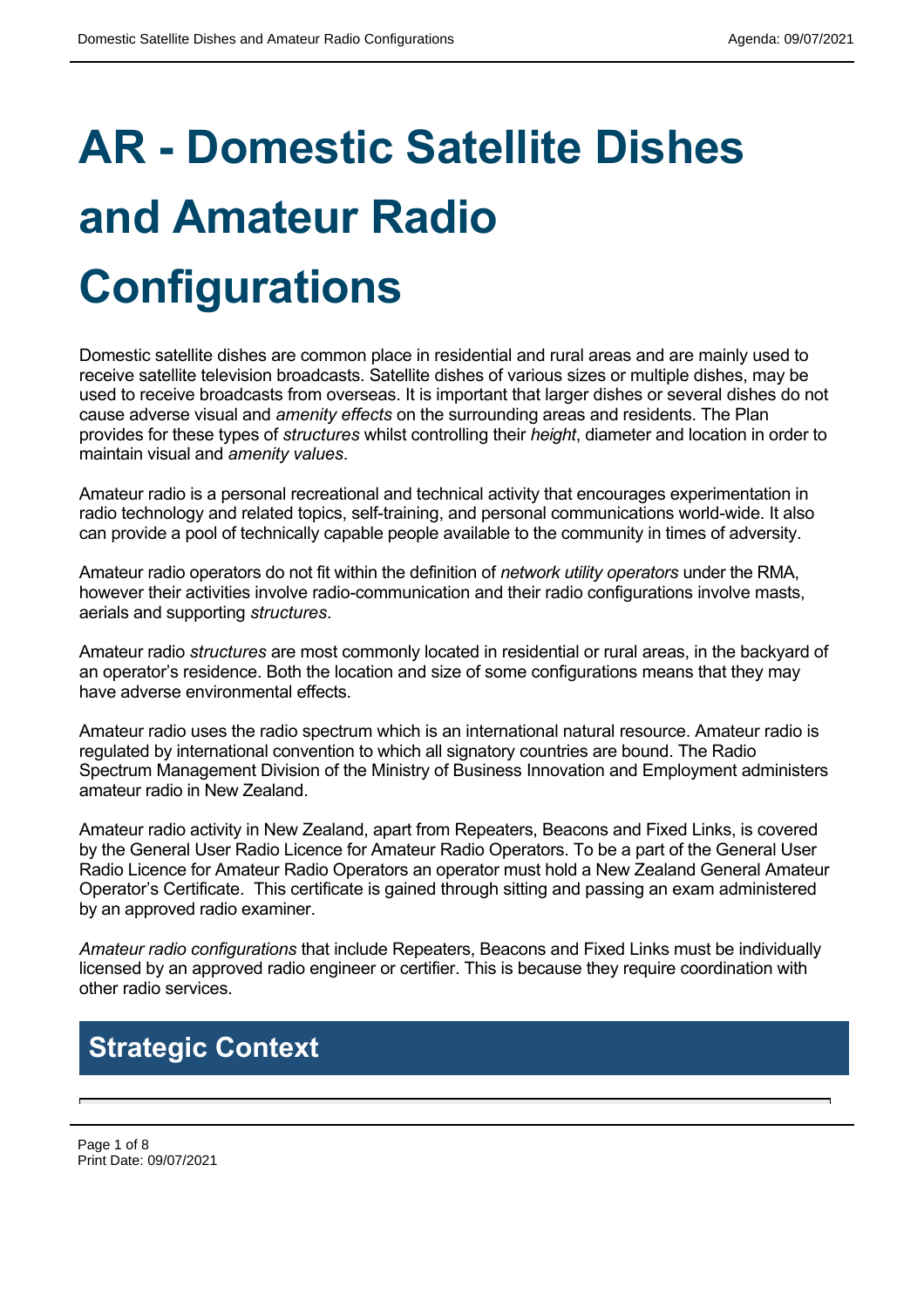The primary objectives that this chapter implements are:

- DO-O1 Tāngata Whenua;
- DO-O3 Development Management;
- DO-O4 Coastal Environment:
- DO-O7 Historic Heritage;
- DO-O9 Landscapes, Features and Landforms; and
- DO-O11 Character and Amenity Values.

### **DO-O1** Tāngata Whenua

To work in partnership with the *tangata whenua* of the District in order to maintain *kaitiakitanga* of the District's resources and ensure that decisions affecting the natural *environment* in the District are made in accordance with the principles of Te Tiriti o Waitangi (Treaty of Waitangi).

#### **DO-O3** Development Management

To maintain a consolidated urban form within existing urban areas and a limited number of identified growth areas which can be efficiently serviced and integrated with existing townships, delivering:

- 1. urban areas which maximise the efficient end use of energy and integration with infrastructure;
- 2. a variety of living and working areas in a manner which reinforces the function and vitality of centres;
- 3. resilient communities where development does not result in an increase in risk to life or severity of damage to property from natural hazard events;
- 4. higher residential densities in locations that are close to centres and public open spaces, with good access to public transport;
- 5. management of development in areas of special character or amenity so as to maintain, and where practicable, enhance those special values;
- 6. sustainable natural processes including freshwater systems, areas characterised by the productive potential of the land, ecological integrity, identified landscapes and features, and other places of significant natural amenity;
- 7. an adequate supply of housing and areas for business/employment to meet the needs of the District's anticipated population which is provided at a rate and in a manner that can be sustained within the finite carrying capacity of the District; and
- 8. management of the location and effects of potentially incompatible land uses including any interface between such uses.

#### **DO-O4** Coastal Environment

To have a coastal environment where:

- 1. areas of outstanding natural character and high natural character, outstanding natural features and landscapes, areas of significant indigenous vegetation and significant habitats of indigenous fauna are identified and protected;
- 2. areas of outstanding natural character and high natural character are restored where degraded;
- 3. the effects of inappropriate subdivision, use and development are avoided, remedied, or mitigated;
- 4. public access to and along the coast to facilitate active and passive recreational use is maintained and enhanced while managing inappropriate vehicle access; and
- 5. Inappropriate development does not result in further loss of coastal dunes in the area mapped as the coastal environment.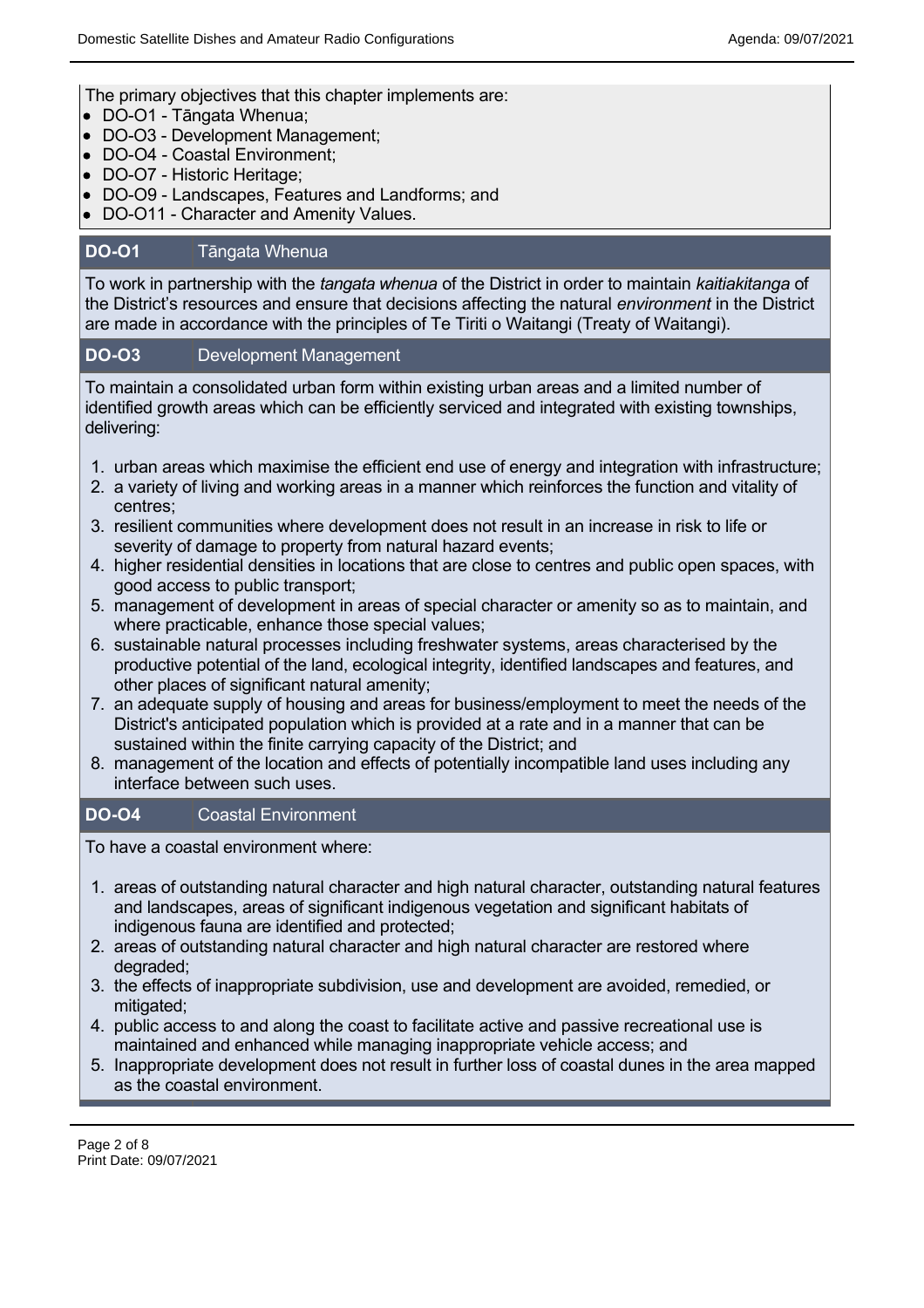# **DO-O7** Historic Heritage

To protect *historic heritage* in the District for the social, cultural and economic wellbeing of the Kapiti Coast community and future generations, including:

- 1. supporting the contribution of *historic heritage features* and their values to the identity, character and amenity of places and landscapes;
- 2. recognising and protecting *tangata whenua historic heritage*, including *waahi tapu and other places and areas significant to Maori;* and
- 3. providing for appropriate use and *development* of natural and physical resources with *historic heritage* values, while ensuring any adverse environmental *effects* are avoided, remedied or mitigated.

## **DO-O9** Landscapes, Features and Landforms

To protect the District's identified *outstanding natural features and landscapes* from inappropriate *subdivision*, use and *development*; and

- 1. maintain or enhance the landscape values of *special amenity landscapes* and identified significant landforms; and
- 2. avoid, remedy or mitigate adverse *effects* of *earthworks* on natural features and landforms.

## **DO-O11** Character and Amenity Values

To maintain and enhance the unique character and amenity values of the District's distinct communities so that residents and visitors enjoy:

- 1. relaxed, unique and distinct village identities and predominantly low-density residential areas characterised by the presence of mature vegetation, a variety of built forms, the retention of landforms and unique community identities;
- 2. vibrant, lively *town centres* supported by higher density residential and mixed use areas;
- 3. neighbourhood *centres*, village communities and employment areas characterised by high levels of amenity, accessibility and convenience;
- 4. productive rural areas, characterised by openness, natural landforms, areas and corridors of *indigenous vegetation*, and *primary production activities*; and
- 5. well managed interfaces between different types of land use areas (e.g. between living, working and rural areas and between potentially conflicting land uses, so as to minimise adverse *effect*s.

The rules in this chapter apply to all land and activities in all *zones* unless otherwise specified. Provisions in other chapters of the Plan may also be relevant.

# **Policies**

#### **AR-P1** Amateur Radio

To provide for amateur radio, while recognising the possible adverse *effects* of configurations on amenity, heritage, landscape, and *open space* values.

#### **AR-P2** Assessment criteria

The following assessment criteria shall be applied, where applicable, when considering *resource consent* applications for domestic satellite dishes and *amateur radio configurations*:

Page 3 of 8 Print Date: 09/07/2021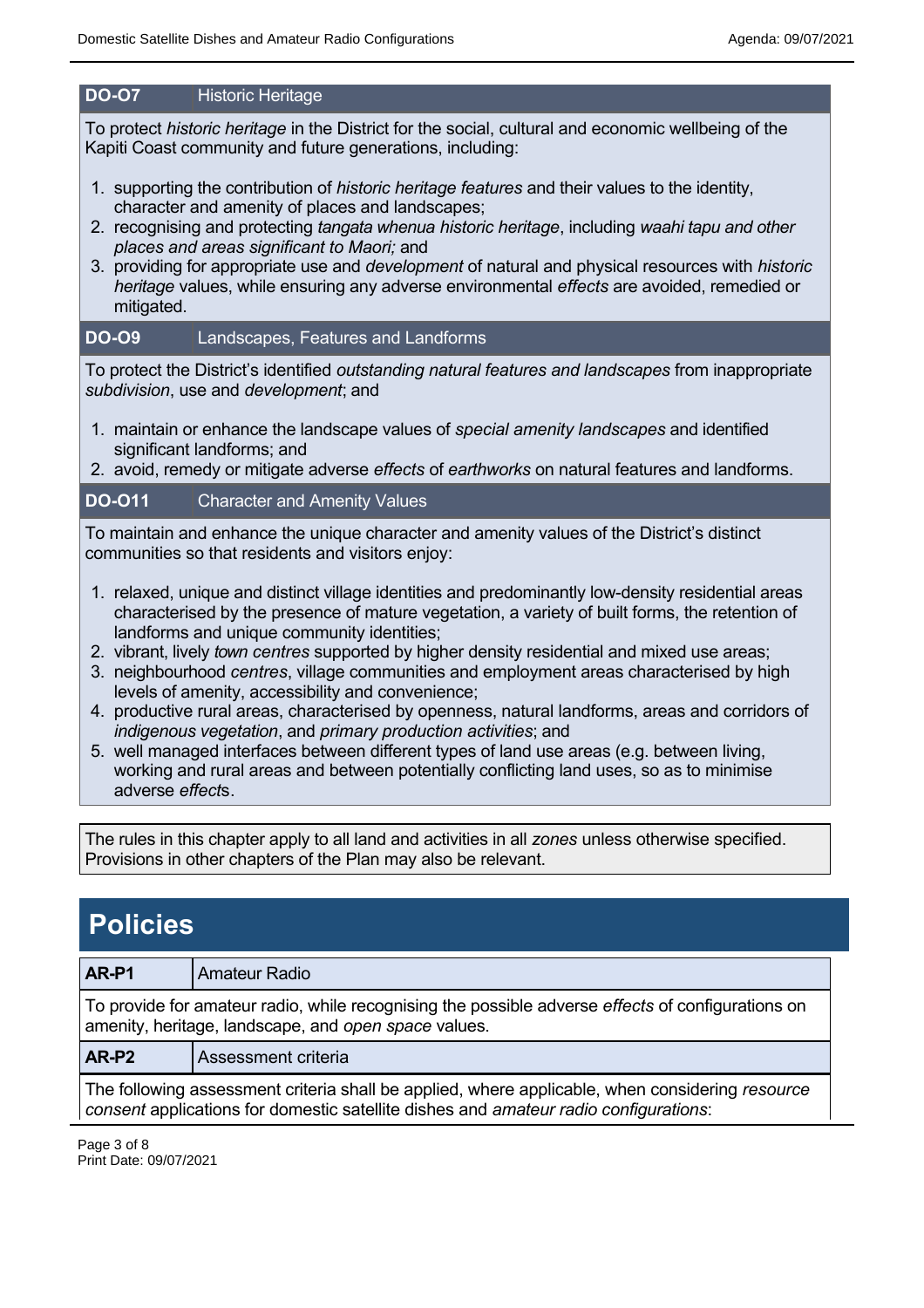- 1. the maximum *height* of the any *mast* or satellite dish and area or diameter of any *mast*, *aerial* or satellite dish;
- 2. the extent to which the *amateur radio configuration* or satellite dish will be obtrusively visible, will adversely affect landscape values, or will detract from the *amenity values* of the area in which it is situated or those in any nearby area;
- 3. the extent to which the *height*, area, diameter or siting of the *mast*, satellite dish or *aerials* will have *effects* on sunlight access to residential areas or public places:
- 4. the extent of variance from the standards for Permitted Activities;
- 5. if the *mast,* satellite dish or *aerials* are likely to result in a significant adverse *effect* on the environment, whether the location and scale are appropriate having regard to alternative locations or other options;
- 6. the visibility of the *mast*, satellite dish or *aerial* in relation to district wide, local and neighbouring views;
- 7. the use of external materials on *masts*, satellite dishes, *aerials* and associated *buildings* to minimise the visual contrast with the surrounding *environment*;
- 8. cumulative *effects* associated with other *amateur radio configurations* or satellite dishes in close proximity; and
- 9. the visual *amenity effects* and siting of supporting *structures*, *aerials* and other attachments.

# **Rules**

| AR-R1                 | Domestic satellite dishes.                                                                                                                                                                                                                                                                                                                                                                                                                                                                                                                                                                                                                                                                                                                                                                                                                                                                                                                               |  |  |
|-----------------------|----------------------------------------------------------------------------------------------------------------------------------------------------------------------------------------------------------------------------------------------------------------------------------------------------------------------------------------------------------------------------------------------------------------------------------------------------------------------------------------------------------------------------------------------------------------------------------------------------------------------------------------------------------------------------------------------------------------------------------------------------------------------------------------------------------------------------------------------------------------------------------------------------------------------------------------------------------|--|--|
| Permitted<br>Activity | <b>Standards</b><br>1. The diameter of any satellite dish other than in a legal road or road reserve<br>must not exceed 1.2 metres.<br>2. There must be no more than two satellite dishes per <i>subject site</i> or 1 per<br>residential unit (as measured by the residential unit measurement criteria)<br>whichever is greater.                                                                                                                                                                                                                                                                                                                                                                                                                                                                                                                                                                                                                       |  |  |
| AR-R <sub>2</sub>     | Amateur radio configurations                                                                                                                                                                                                                                                                                                                                                                                                                                                                                                                                                                                                                                                                                                                                                                                                                                                                                                                             |  |  |
| Permitted<br>Activity | <b>Standards</b><br>1. Ground mounted support <i>structures</i> for Amateur Radio Configurations must<br>comply with the requirements in both parts of AR-Table 1 (i.e. there may be one<br>large support <i>structure</i> that meets the requirements in Part A of AR-Table 1<br>combined with or separate to several smaller support <i>structures</i> that meet the<br>standards in Part B of AR-Table 1).<br>a. Poles of less than 61mm diameter and less than 7m in height supporting<br>only wire aerials must be set back a minimum of 0.5m from side or<br>rear boundaries in the General Rural Zone, the Rural Eco-Hamlet Precinct,<br>and working zones. For the avoidance of doubt, this exemption does not<br>apply for the Rural Lifestyle zone.<br>2. A maximum of four dish, whip or yagi aerials attached to a ground mounted<br>support structure for amateur radio that meets the standards in Part A of AR-<br>Table 2 are permitted: |  |  |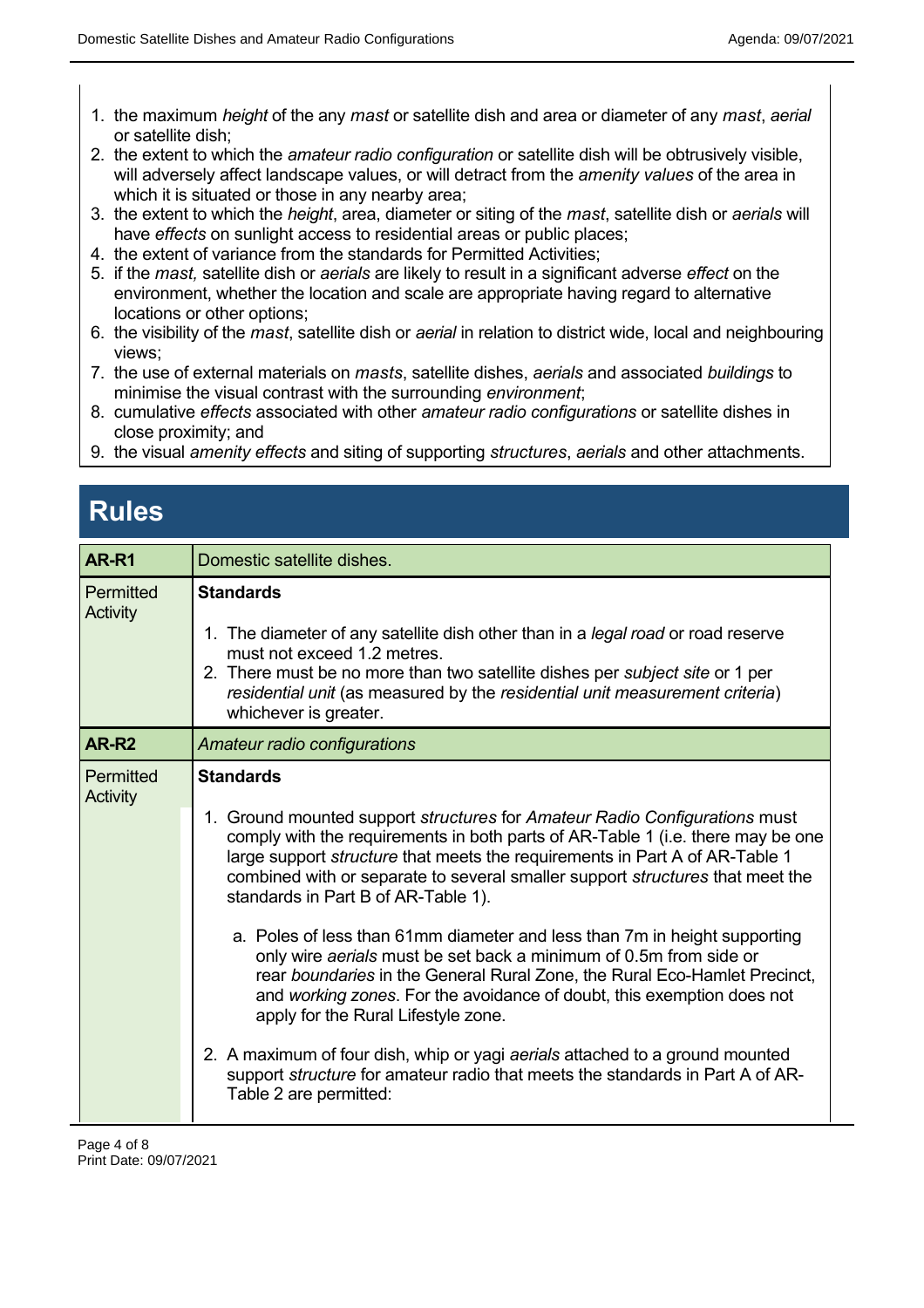| a. Whip aerials up to 4m in length and 61mm diameter may be mounted<br>above support <i>structures</i> provided for in Standard 1 a) and b) in all zones.<br>b. Yagi aerial up to 14.9 x 13m may be mounted on a permitted support<br>structure in the Rural Production Zone only.                                                                                                                                                                                                                                                                                                                                                                                                                                                                                                                                                                                                                                                                                |
|-------------------------------------------------------------------------------------------------------------------------------------------------------------------------------------------------------------------------------------------------------------------------------------------------------------------------------------------------------------------------------------------------------------------------------------------------------------------------------------------------------------------------------------------------------------------------------------------------------------------------------------------------------------------------------------------------------------------------------------------------------------------------------------------------------------------------------------------------------------------------------------------------------------------------------------------------------------------|
| 3. Configurations attached to buildings (excluding minor buildings) must meet the<br>standards in Part B of AR-Table 2. A maximum of four dish, yagi, whip or<br>discone type aerial is permitted.<br>4. No amateur radio configuration with an AR-Table 1 (Part A) support pole may<br>be placed in a front yard or coastal yard.<br>5. Any guy wires used to support ground mounted support structures must not<br>exceed 13mm in diameter.<br>6. No element of the configuration shall protrude over the site boundary at<br>any height unless the adjoining site is listed on the same Record of Title.<br>7. The configuration must be owned and operated by a Licensed Amateur Radio<br>Operator.<br>8. The maximum exposure levels for all amateur radio configurations must not<br>exceed the levels specified in NZS 2772:1999;<br>9. No amateur radio configuration (except building mounted configurations<br>meeting standard 3) shall be located in: |
| a. a well defined fault avoidance area;<br>b. a well defined extension fault avoidance area;<br>c. a river corridor, stream corridor or overflow path;<br>d. a Natural Open Space Zone;<br>e. an outstanding natural feature and landscape;<br>f. an ecological site; and<br>g. or historic heritage feature identified in Schedules 7, 8 or 9.<br><b>Measurement Criteria:</b><br>The specified reference point for measuring height under this rule, AR-Table 1 and<br>AR-Table 2 is the original ground level.                                                                                                                                                                                                                                                                                                                                                                                                                                                 |

| <b>Requirements</b><br>for Support<br><b>Structures</b> | AR-Table 1 - Part A: Requirements for single large ground mounted support structures |                                                                                                     |                                              |                                                   |
|---------------------------------------------------------|--------------------------------------------------------------------------------------|-----------------------------------------------------------------------------------------------------|----------------------------------------------|---------------------------------------------------|
|                                                         | Zone                                                                                 | Maximum (Height<br>(including aerials,<br>other than whip<br>aerials permitted by<br>Standard 2.a)) | Setbacks (including<br>aerial)               | Support structure<br>maximum diameter<br>above 8m |
|                                                         | <b>Rural Production</b><br>Zone                                                      | 25m                                                                                                 | 5m from rear and<br>side <i>boundaries</i>   | 600 <sub>mm</sub>                                 |
|                                                         | <b>General Rural</b><br>Zone, Rural<br>Lifestyle Zone<br>and Working<br>Zones        | 18 <sub>m</sub>                                                                                     | 5m from rear and<br>side <i>boundaries</i>   | 600 <sub>mm</sub>                                 |
|                                                         | Residential Zones,<br><b>Natural Open</b><br>Space Zones,                            | 15 <sub>m</sub>                                                                                     | 1.5m from rear and<br>side <i>boundaries</i> | 300, or 450mm if a<br>lattice structure           |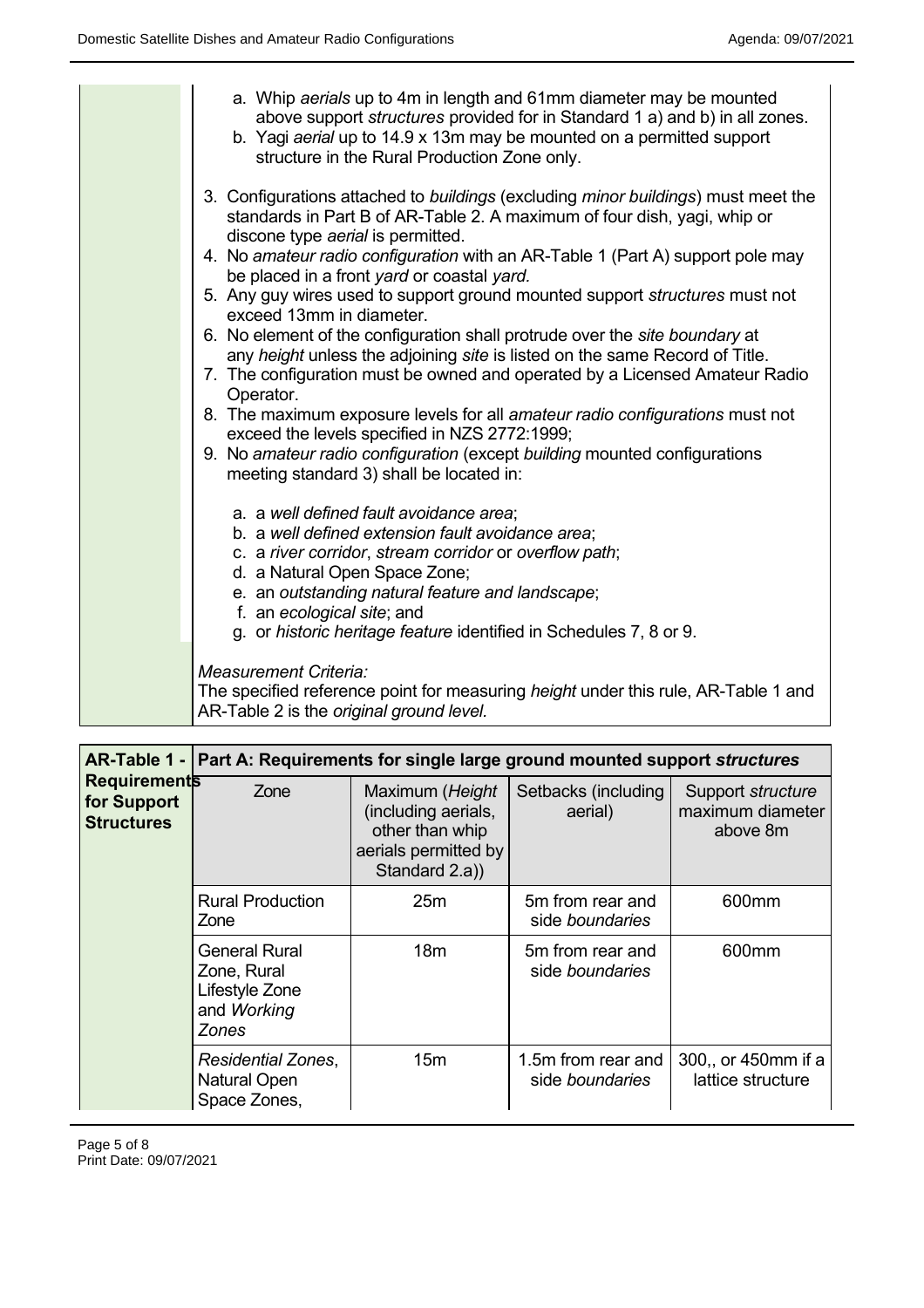| and Open Space<br>Zones excluding<br>the Private<br>Recreation and<br>Leisure Precinct.                                                             |                                                    | Part B: Requirements for support <i>structures</i> less than 120mm in diameter                  |                                                                                          |  |
|-----------------------------------------------------------------------------------------------------------------------------------------------------|----------------------------------------------------|-------------------------------------------------------------------------------------------------|------------------------------------------------------------------------------------------|--|
| (thickening is permitted at joints) with no dish or panel aerial attached                                                                           |                                                    |                                                                                                 |                                                                                          |  |
| Zone                                                                                                                                                | Maximum number<br>$\sigma$ f<br>support structures | Maximum height<br>including aerial<br>other than whip<br>aerials permitted by<br>standard 2. a) | Setback                                                                                  |  |
| <b>Rural Production</b><br>Zone                                                                                                                     | 6                                                  | 12 <sub>m</sub>                                                                                 | 5m from rear and<br>side boundaries<br>except for poles<br>described in 1. c)<br>below   |  |
| <b>General Rural</b><br>Zone, Rural<br>Lifestyle Zone<br>and Working<br><b>Zones</b>                                                                | 6                                                  | 10 <sub>m</sub>                                                                                 | 5m from read and<br>side boundaries<br>except for poles<br>described in 1. c)<br>below   |  |
| <b>Residential Zones,</b><br>Natural Open<br>Space Zones,<br>and Open Space<br>Zones excluding<br>the Private<br>Recreation and<br>Leisure Precinct | 6                                                  | 10 <sub>m</sub>                                                                                 | 1.5m from rear and<br>side boundaries<br>except for poles<br>described in 1. c)<br>below |  |

# **AR-Table 2 - Part A: Requirements for dish, whip or yagi aerials attached to a ground Requirements mounted support structure**

| for<br><b>Configurations</b> |                                                                                                                                                      |                                                                       |                                                                        |  |
|------------------------------|------------------------------------------------------------------------------------------------------------------------------------------------------|-----------------------------------------------------------------------|------------------------------------------------------------------------|--|
|                              | Zone                                                                                                                                                 | Maximum dimension<br>(Diameter or width) if<br>mounted at or below 5m | <b>Maximum dimension</b><br>(diameter or width) if<br>mounted above 5m |  |
|                              | <b>Rural Production Zone</b>                                                                                                                         | 3.5m excluding yagi aerials                                           | 2m excluding yagi aerials                                              |  |
|                              | General Rural Zone,<br>Rural Lifestyle Zone<br>and Working Zones                                                                                     | 2m                                                                    | 2m                                                                     |  |
|                              | <b>Residential Zones,</b><br><b>Natural Open Space</b><br>Zones, and Open<br>Space Zones excluding<br>the Private Recreation<br>and Leisure Precinct | 2m                                                                    | 1.2 <sub>m</sub>                                                       |  |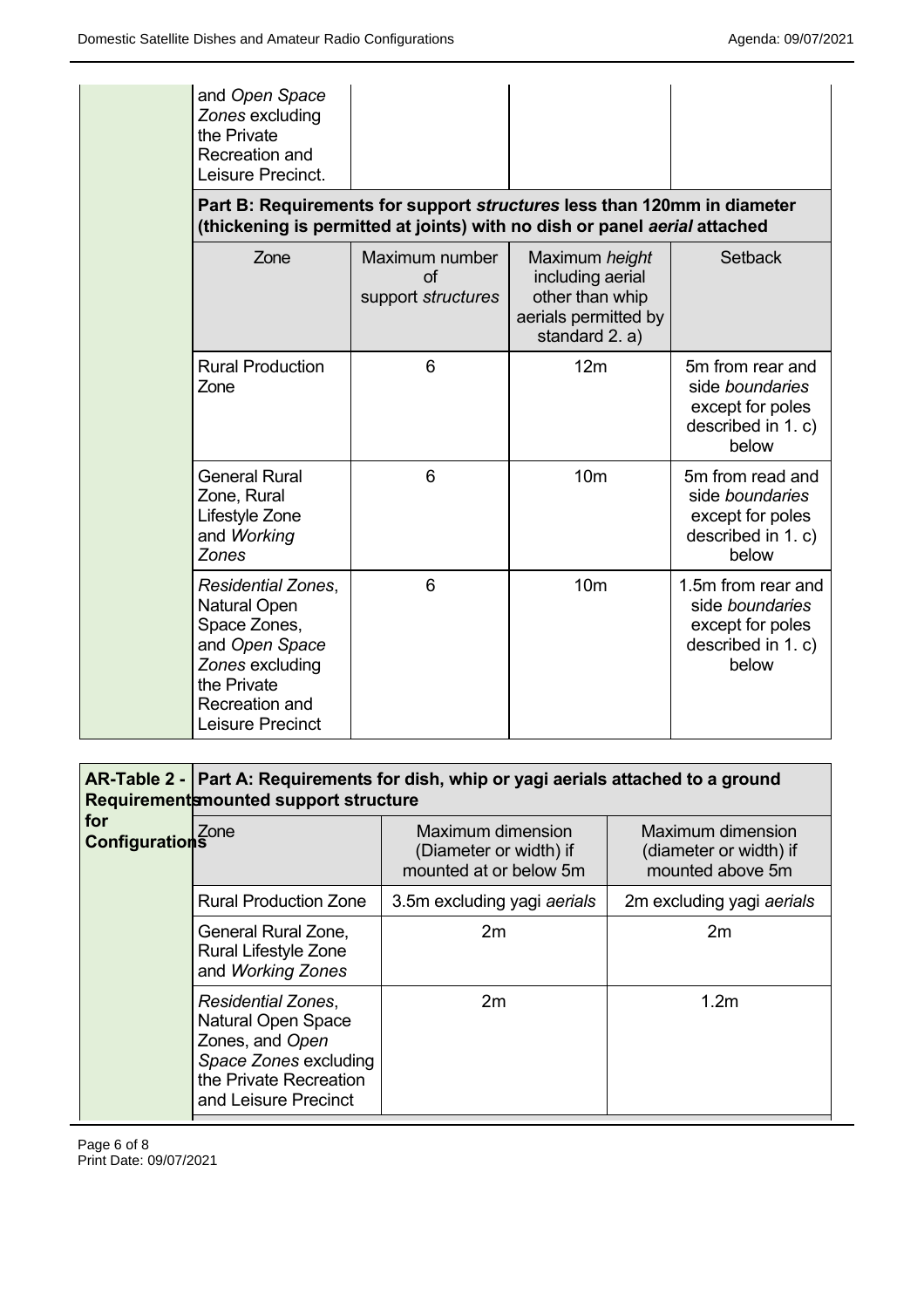|                                           | Part B: Requirements for configuration attached to buildings                                                                                  |                                       |                                                                                                    |                                                                                                                                                                                                                                                                                                                                                                                                                                                                                                                                                                                                                                                                                                                                                                                                              |
|-------------------------------------------|-----------------------------------------------------------------------------------------------------------------------------------------------|---------------------------------------|----------------------------------------------------------------------------------------------------|--------------------------------------------------------------------------------------------------------------------------------------------------------------------------------------------------------------------------------------------------------------------------------------------------------------------------------------------------------------------------------------------------------------------------------------------------------------------------------------------------------------------------------------------------------------------------------------------------------------------------------------------------------------------------------------------------------------------------------------------------------------------------------------------------------------|
|                                           | Zone                                                                                                                                          | Aerial maximum<br>area/diameter/width |                                                                                                    | Maximum height above<br>permitted building height                                                                                                                                                                                                                                                                                                                                                                                                                                                                                                                                                                                                                                                                                                                                                            |
|                                           | <b>Rural Production Zone</b>                                                                                                                  | $2m$ or $2m2$                         |                                                                                                    | 5m                                                                                                                                                                                                                                                                                                                                                                                                                                                                                                                                                                                                                                                                                                                                                                                                           |
|                                           | General Rural Zone,<br>Rural Lifestyle Zone<br>and Working Zones                                                                              | $2m$ or $2m2$                         |                                                                                                    | 5m                                                                                                                                                                                                                                                                                                                                                                                                                                                                                                                                                                                                                                                                                                                                                                                                           |
|                                           | Residential Zones,<br><b>Natural Open Space</b><br>Zones, and Open<br>Space Zones excluding<br>the Private Recreation<br>and Leisure Precinct | 1.2m or $0.8m^2$                      |                                                                                                    | 2m                                                                                                                                                                                                                                                                                                                                                                                                                                                                                                                                                                                                                                                                                                                                                                                                           |
| <b>AR-R3</b>                              | <b>AR-R2.</b>                                                                                                                                 |                                       |                                                                                                    | Amateur radio configurations that do not meet the permitted activity standards in                                                                                                                                                                                                                                                                                                                                                                                                                                                                                                                                                                                                                                                                                                                            |
| <b>Restricted</b><br><b>Discretionary</b> | <b>Standards</b>                                                                                                                              |                                       | <b>Matters of Discretion</b>                                                                       |                                                                                                                                                                                                                                                                                                                                                                                                                                                                                                                                                                                                                                                                                                                                                                                                              |
| <b>Activity</b>                           |                                                                                                                                               |                                       | from the activity.<br>2. Health and safety.<br>structure(s).<br>activities.<br>management.<br>RMA. | 1. Any positive effects to be derived<br>3. Layout, design and location of the<br>proposed structure(s).<br>4. Colour and materials of the proposed<br>5. Visual, character and amenity effects.<br>6. Effects on natural character.<br>7. Effects on historic heritage.<br>8. Natural hazard risk management.<br>9. Adequacy of the methods of<br>mitigation/remediation or ongoing<br>management of effects.<br>10. Any opportunities to reduce existing<br>adverse effects on sensitive<br>11. Effects on a geological site, special<br>amenity landscape, outstanding<br>natural feature and landscape area of<br>outstanding or high natural character.<br>12. Adequacy of the methods of<br>mitigation/remediation or ongoing<br>13. Imposition of conditions in<br>accordance with Section 108 of the |
| AR-R4                                     | Any domestic satellite that does not comply with one or more of the <i>permitted</i><br>activity standards under AR-R1.                       |                                       |                                                                                                    |                                                                                                                                                                                                                                                                                                                                                                                                                                                                                                                                                                                                                                                                                                                                                                                                              |
| <b>Restricted</b>                         | <b>Standards</b>                                                                                                                              |                                       | <b>Matters of Discretion</b>                                                                       |                                                                                                                                                                                                                                                                                                                                                                                                                                                                                                                                                                                                                                                                                                                                                                                                              |